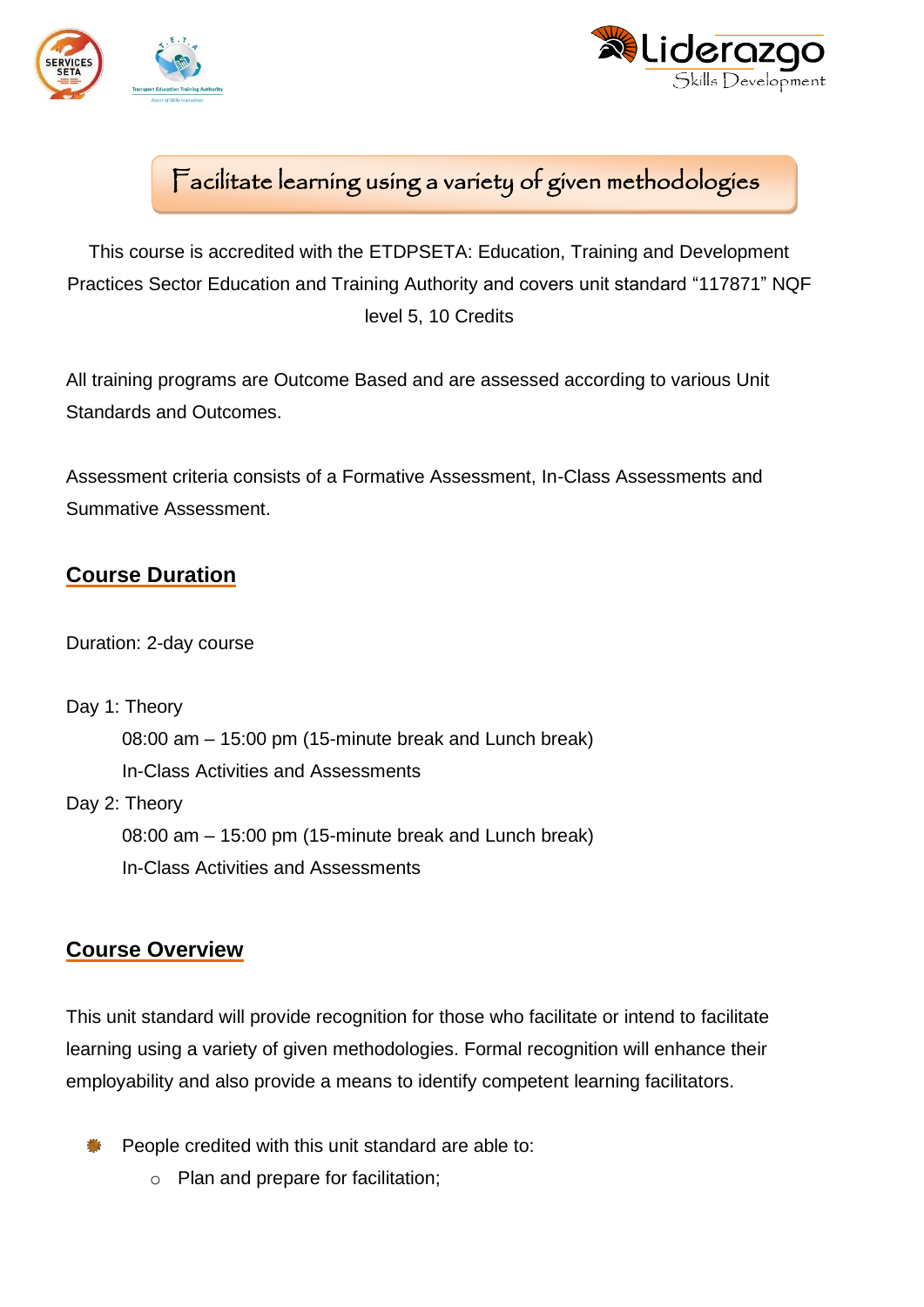



- o Facilitate learning; and
- o Evaluate learning and facilitation.

#### **Learning assumed to be in place and recognition of prior learning**

The credit calculation is based on the assumption that learners are already competent in the learning area in which they will provide training.

#### **Learning Outcomes**

- Plan and prepare for facilitation.
	- o Analysis of learners and learning needs reveals the key elements of learning required to achieve defined outcomes.
	- o Plans cater for the needs of learners and stakeholders, possible learning barriers, previous learning experiences, literacy and numeracy levels, language, culture, special needs and different learning styles.
	- o Resources, locations, and personnel are arranged to suit intended delivery.
	- $\circ$  Learning material is prepared to suit the purpose of the facilitated activities and the agreed outcomes.
	- o Facilitation methods selected are appropriate to the learners and agreed learning outcomes.
	- o Preparation of the facilitation process ensures the facilitator is ready to implement the process. This includes the availability of key questions, scenarios, triggers, challenges, problems, tasks and activities as is appropriate to the situation.
	- o The learning environment is arranged to meet organisational and legislative requirements for safety and accessibility.
	- o Review criteria are established and documented in accordance with organisation policies and procedures.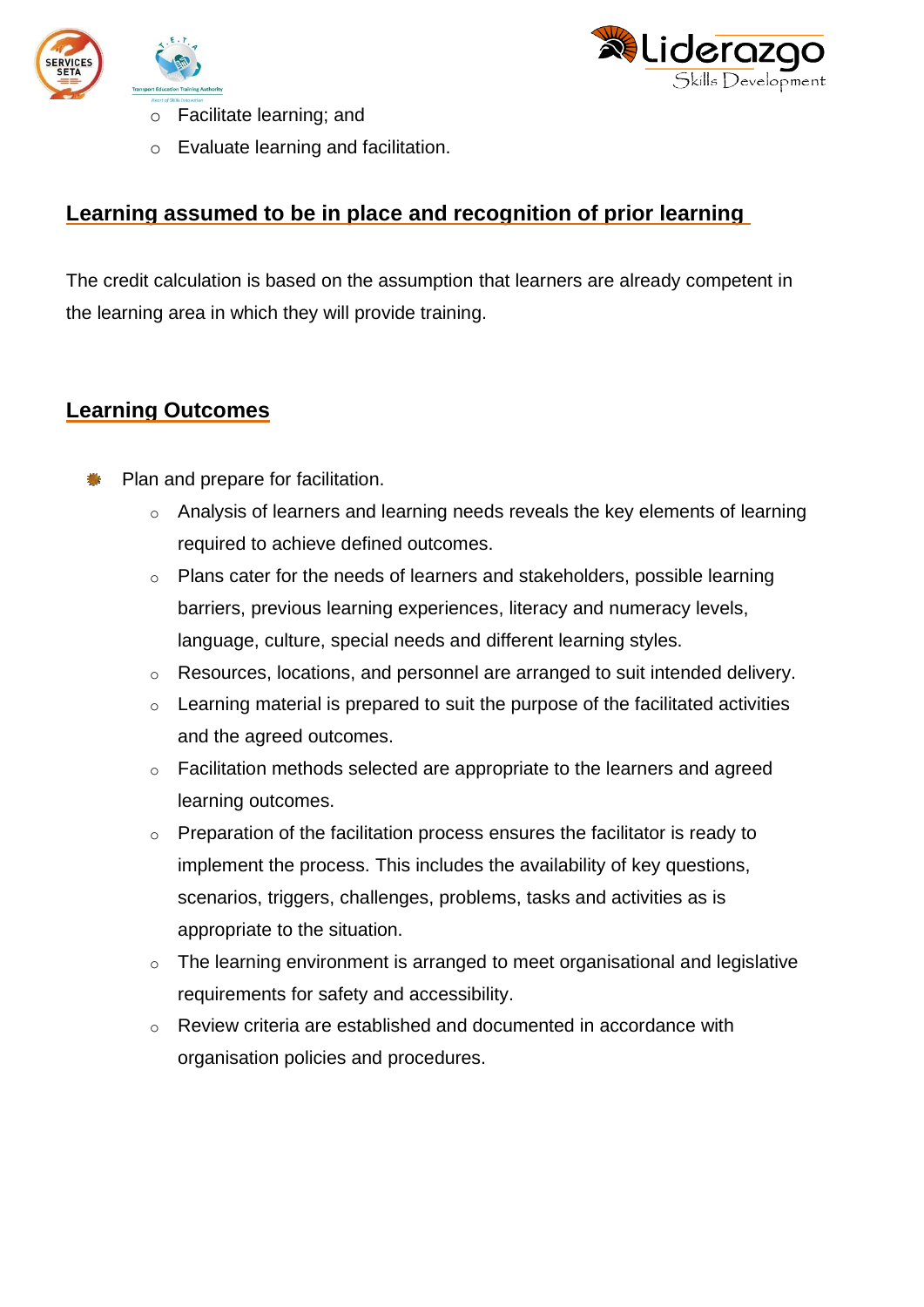



Facilitate learning.

- o Learning is facilitated in a coherent manner using appropriate methodologies in line with established principles associated with selected methodologies.
- o The learning environment and facilitation approach promotes open interaction and ensures learners are aware of expected learning outcomes.
- o The facilitation approach and use of facilitated activities enables learners to draw from and share their own experiences and work out and apply concepts for themselves.
- o Facilitation contributes to the development of concepts through participation and provides opportunities to practise and consolidate learning.
- o Groups are managed in line with facilitation principles and in a manner that maximises the strengths of group learning while recognising the needs and requirements of individual members.
- $\circ$  Questioning techniques are consistent with the facilitation approach, promote learner involvement and contribute towards the achievement of learning outcomes.
- o Opportunities are created to monitor learner's progress in terms of the agreed outcomes, and where possible facilitate the gathering of evidence for assessment purposes.

Evaluate learning and facilitation

- o Learner and stakeholder feedback on facilitated learning is sought and critically analysed against review criteria.
- o The review reveals strengths and weaknesses of the planning, preparation and facilitation of learning.
- $\circ$  Review includes useful recommendations for improvement in future interventions, including the possibility of remedial actions.